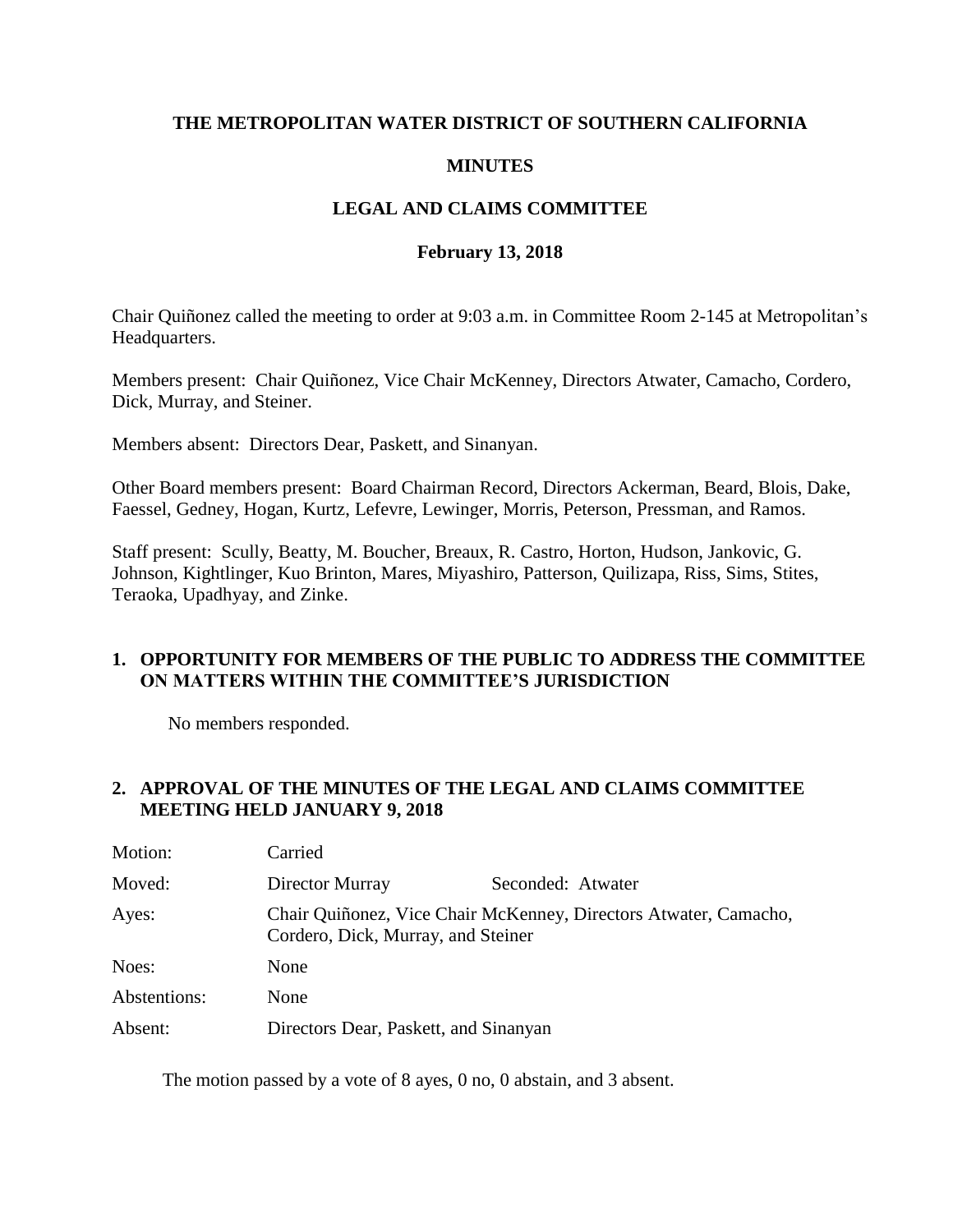# **3. MANAGEMENT REPORTS**

| a. | Subject:      | General Counsel's report of monthly activities                                                                                                                                                                                                                                                                                                                                                                       |
|----|---------------|----------------------------------------------------------------------------------------------------------------------------------------------------------------------------------------------------------------------------------------------------------------------------------------------------------------------------------------------------------------------------------------------------------------------|
|    | Presented by: | <b>General Counsel Marcia Scully</b>                                                                                                                                                                                                                                                                                                                                                                                 |
|    |               | General Counsel Marcia Scully informed the committee that the<br>Legal Department received communication and presentation<br>training from an outside firm. Staff from Human Resources,<br>External Affairs, and Real Property also attended.                                                                                                                                                                        |
|    |               | Ms. Scully also informed the committee that with heightened<br>security concerns, in cooperation with Operations and the<br>Information Technology groups, the General Counsel is<br>coordinating a critical facilities tour with local law enforcement<br>agencies, the U.S. Attorney's Office, and attorneys from Southern<br>California Edison's Cybersecurity, Compliance & Intellectual<br>Property Department. |
|    |               | Director Lewinger requested an update on the Oroville Dam<br>lawsuits; General Counsel responded that it will be brought to the<br>committee in March.                                                                                                                                                                                                                                                               |
|    |               | Director Peterson requested an update on the Shimmick litigation.<br>Ms. Scully gave a short update on the recent settlement of the<br>matter.                                                                                                                                                                                                                                                                       |

Director Gedney withdrew from the meeting at 9:18 a.m.

# **4. CONSENT CALENDAR ITEMS – ACTION**

| $7 - 8$ | Subject       | Adopt CEQA determination, report on the Omega Chemical<br>Corporation Superfund Site, and request authority to enter into a<br>settlement agreement in United States of America v. Abex<br>Aerospace, et al., Case No. 2:16-cv-02696                  |
|---------|---------------|-------------------------------------------------------------------------------------------------------------------------------------------------------------------------------------------------------------------------------------------------------|
|         | Presented by: | Deputy General Counsel Betty Kuo Brinton                                                                                                                                                                                                              |
|         |               | In open session, Deputy General Counsel Betty Kuo Brinton gave a<br>presentation on the history and background of this item.                                                                                                                          |
|         |               | In closed session, Ms. Kuo Brinton continued the presentation<br>regarding the details of the settlement offer. A vote was conducted<br>in closed session, and the final approval of the agreement rests with<br>the other parties in the litigation. |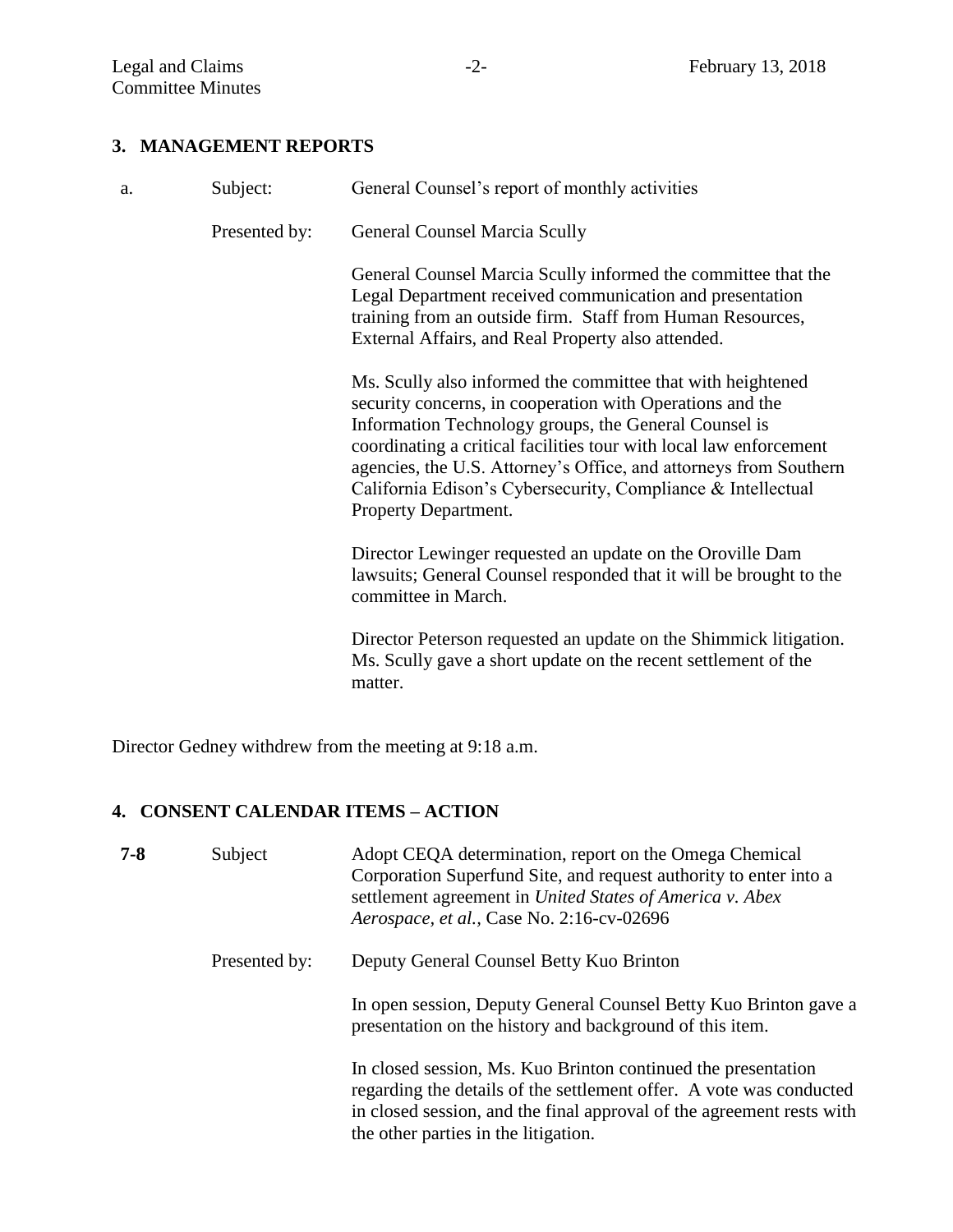| Motion:      | Carried                               |                                                                  |
|--------------|---------------------------------------|------------------------------------------------------------------|
| Moved:       | Director Steiner                      | Seconded: Murray                                                 |
| Ayes:        | Cordero, Dick, Murray, and Steiner    | Chair Quiñonez, Vice Chair McKenney, Directors Atwater, Camacho, |
| Noes:        | None                                  |                                                                  |
| Abstentions: | None                                  |                                                                  |
| Absent:      | Directors Dear, Paskett, and Sinanyan |                                                                  |

The motion passed by a vote of 8 ayes, 0 no, 0 abstain, and 3 absent.

Director Gedney returned to the meeting at 9:31 a.m.

## **5. OTHER BOARD ITEMS – ACTION**

None

# **6. BOARD INFORMATION ITEMS**

None

#### **7. COMMITTEE ITEMS**

| a. | Subject:      | Report on San Diego County Water Authority v. Metropolitan<br>Water District of Southern California, et al., San Francisco County<br>Superior Court Case Nos. CPF-10-510830, CPF-12-512466, CPF-<br>14-514004, CPF-16-515282, CPF-16-515391 and CGC-17-563350;<br>and the appeal of the 2010 and 2012 actions, Court of Appeal for<br>the First Appellate District Case Nos. A146901 and A148266 and<br>California Supreme Court Case No. S243500 |
|----|---------------|---------------------------------------------------------------------------------------------------------------------------------------------------------------------------------------------------------------------------------------------------------------------------------------------------------------------------------------------------------------------------------------------------------------------------------------------------|
|    | Presented by: | General Counsel Marcia Scully and Assistant General Counsel<br><b>Heather Beatty</b>                                                                                                                                                                                                                                                                                                                                                              |
|    |               | Directors Hogan, Lewinger, and Steiner, representing the<br>San Diego County Water Authority, withdrew from the meeting for<br>the report on this item.                                                                                                                                                                                                                                                                                           |
|    |               | In closed session, General Counsel and Assistant General Counsel<br>gave presentations on this item. No action was taken.                                                                                                                                                                                                                                                                                                                         |